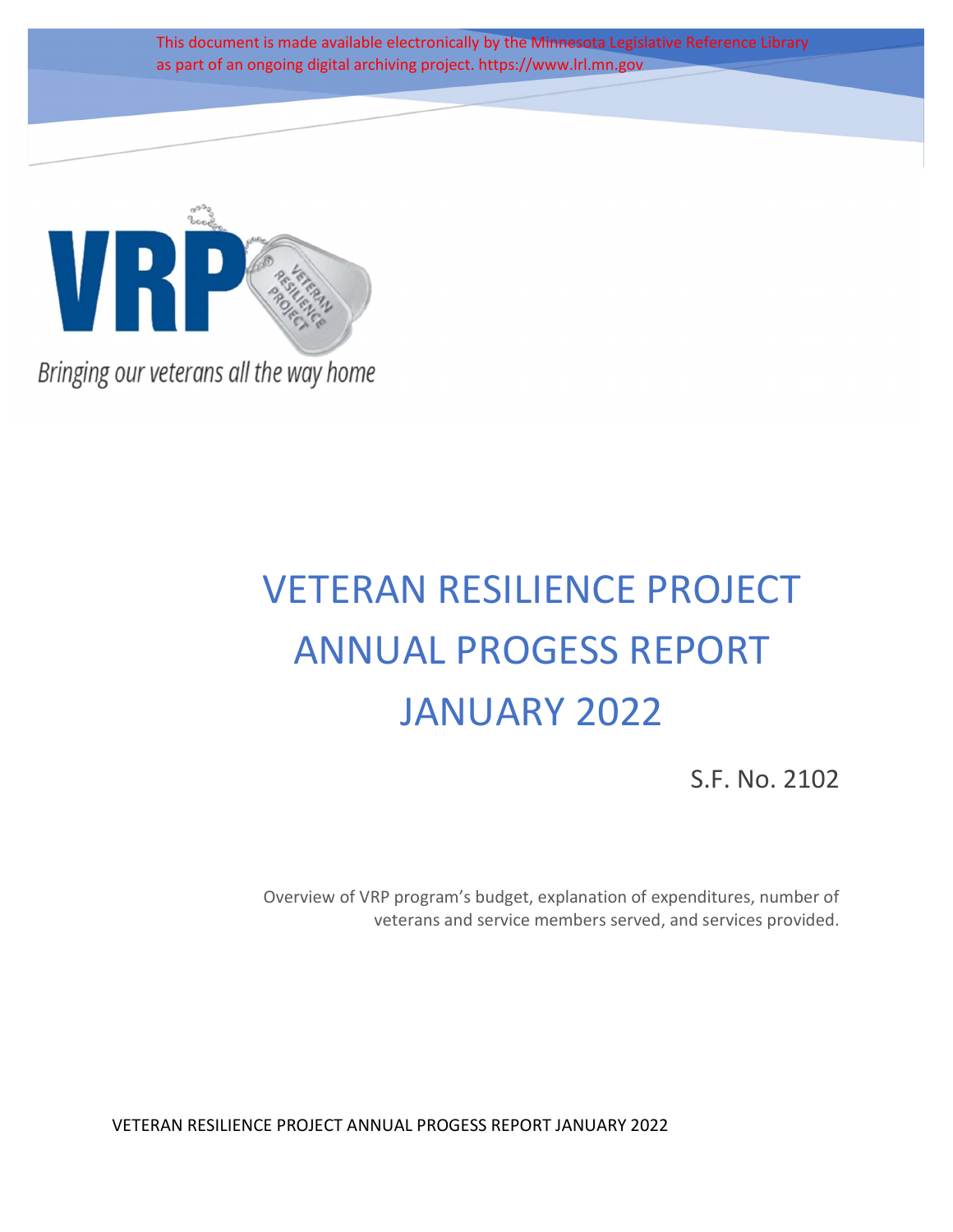

To: Commissioner of Veterans Affairs-Honorable Larry Herke.

## Senate:

Honorable Andrew Lang-Chair of Military and Veterans Affairs Finance and Policy Committee.

Honorable Jerry Newton-Ranking Minority Member of Military and Veterans Affairs Finance and Policy Committee.

House:

Honorable Rob Ecklund-Chair of Labor, Industry, Veterans and Military Affairs Finance and Policy Committee.

Honorable Bob Dettmer-Co-GOP Lead of Labor, Industry, Veterans and Military Affairs Finance and Policy Committee.

Honorable Joe McDonald-Co-GOP Lead of Labor, Industry, Veterans and Military Affairs Finance and Policy Committee.

Subject: Veteran Resilience Project Annual Report for 2021

This report satisfies the requirements as set forth in the following bill that was included in S.F. 2102 and signed by the governor at the end of the 2021 session for funding Veteran Resilience Project.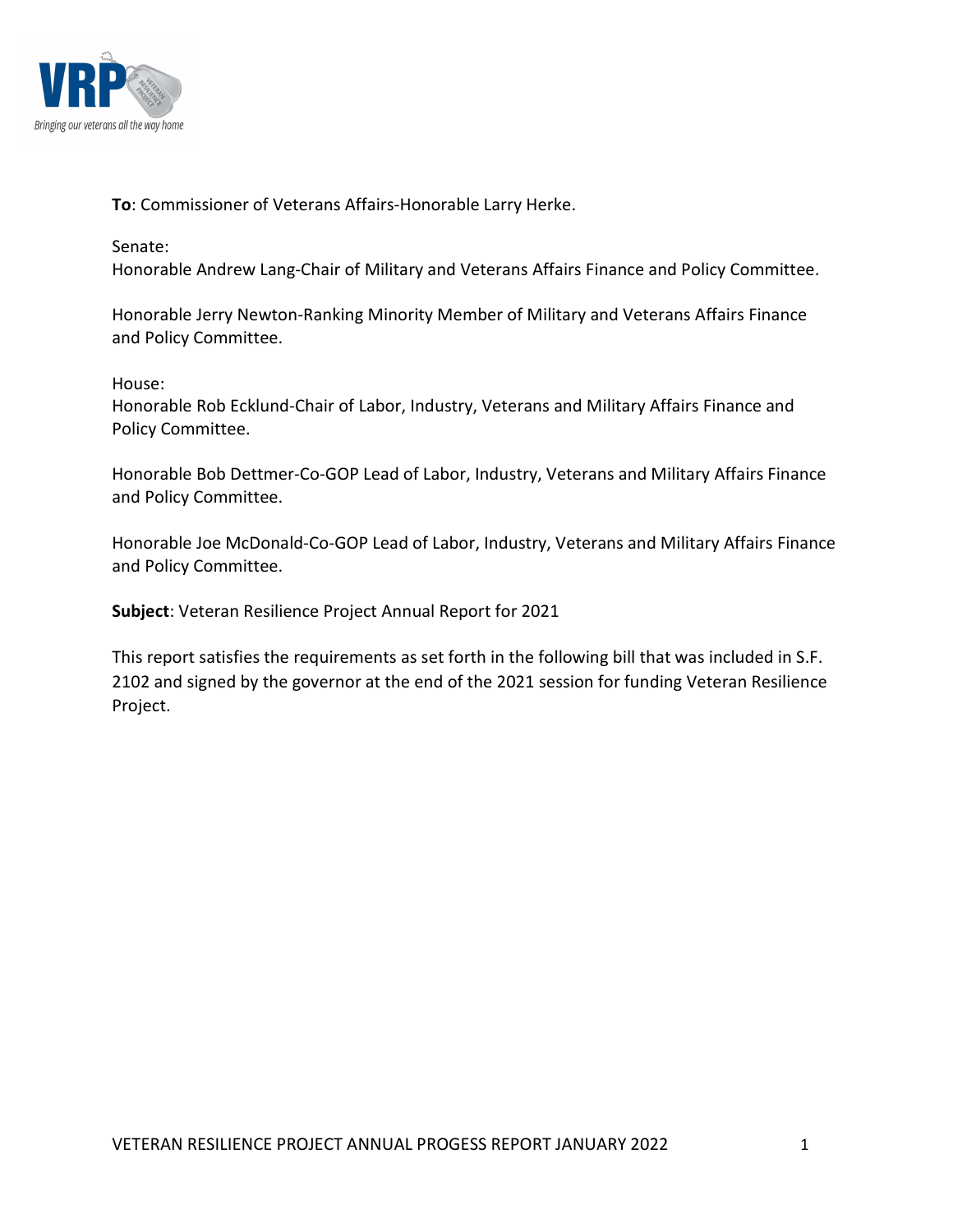

## **Contacts**

Corey M. Coubal

Executive Director

ccoubal@gmail.com

(612) 749-3291

Eric Wickiser

Board Chair

ewickiser@comcast.net

(612) 388-2944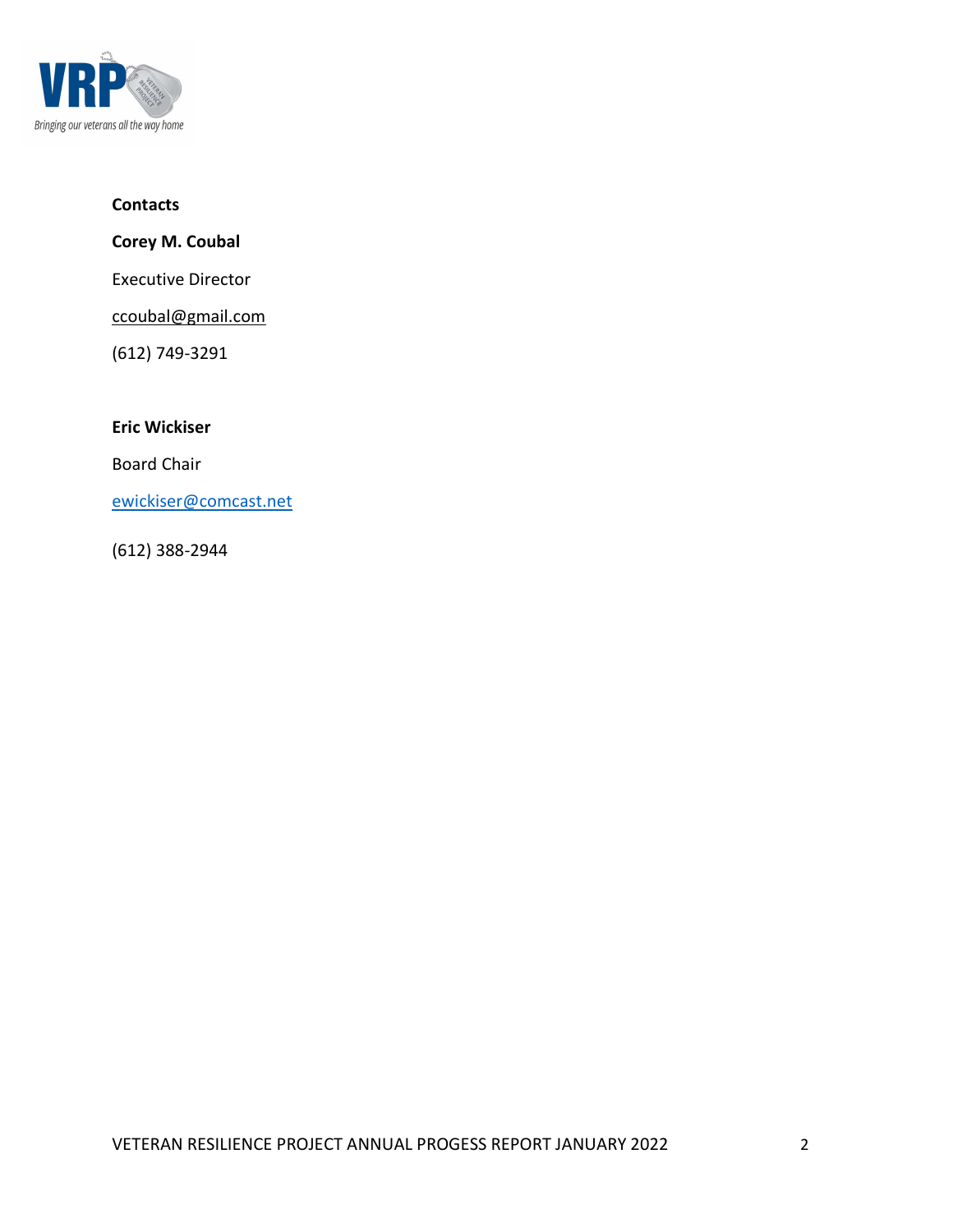

#### Executive Summary

Veteran Resilience Project has provided EMDR therapy for Minnesota Veterans since 2015. The EMDR therapy that VRP provides is recognized and recommended by the Veterans Administration National Center for PTSD, as well as VA and military trauma therapists as an excellent method of treating Military PTSD and trauma.

Since its launch, VRP has be able to treat an average of 25 veterans annually on a \$20,000- \$30,000 budget in gifts and donations and volunteered staff time. VRP is very appreciative of the funding approved by the legislature and is anxious to put it to work on behalf of Minnesota Veterans. We have met with MDVA since August 2021 and have given them extensive documentation and submitted all information in preparation of reaching a grant agreement and release of the grant funds. We are disheartened to report that if we sign the MDVA grant agreement terms proposed by MDVA, then up to 50% of the Minnesota veterans that we have served over the past 6 years would not qualify for state funding. It is our sincere hope that these terms will be changed, so that we can help many more Minnesota veterans suffering with PTSD and Trauma.

VRP has served 10 Veterans from July 1, 2021, through December 31, 2021. Corey Coubal, Command Sergeant Major U.S. Army Ret. was hired as Executive Director and Jonna Phillips, MA, LMFT, Major U.S. Air Force Reserve, as Therapy Program Director. We have established objectives and operating budget for 2022. All of this was done from funding sources other than the State grant. VRP is ready and capable of full implementation to achieve the goals of the legislative appropriation as soon as we conclude a grant agreement with MDVA. VRP will not be able to continue the expansion authorized by bill S.F. 2102 if State grant funds aren't available by no later than April 1, 2022.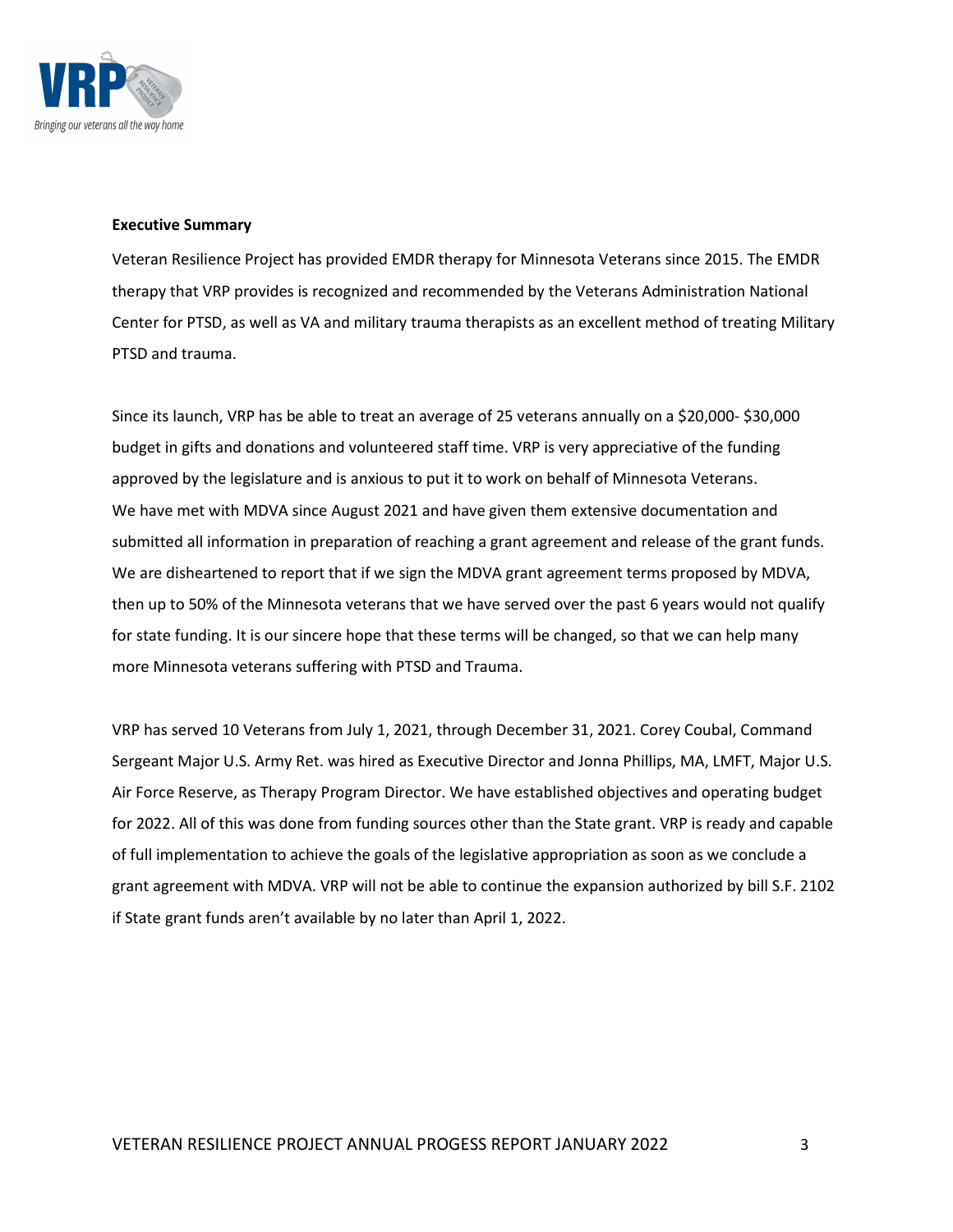

### Authorizing Legislation

The 92<sup>nd</sup> Session of the Minnesota Legislature recognized Veteran Resilience Project's (VRP) effectiveness in helping Minnesota Veterans by awarding it a grant to expand state-wide its highly effective therapy program for Veterans suffering from PTSD and Trauma. The authorizing bill is S.F. 2102 and authorized,

## BE IT ENACTED BY THE LEGISLATURE OF THE STATE OF MINNESOTA:

# Section 1. VETERANS RESILIENCE PROJECT; APPROPRIATION; REPORT. Subdivision 1.

## Appropriation.

\$400,000 in fiscal year 2022 and \$400,000 in fiscal year 2023 are appropriated from the general fund to the commissioner of veterans affairs for a grant to the veterans resilience project. Grant funds must be used to make eye movement desensitization and reprocessing therapy available to veterans and current military service members who are suffering from post-traumatic stress disorder and trauma. This appropriation is added to the base.

## Subd. 2.

## Report.

The veterans resilience project must report to the commissioner of veterans affairs and the chairs and ranking minority members of the legislative committees with jurisdiction over veterans affairs policy and finance by January 15 of each year on the program. The report must include: an overview of the program's budget; a detailed explanation of program expenditures; the number of veterans and service members served by the program; and a list and explanation of the services provided to program participants.

The Minnesota Department of Veteran Affairs (MDVA) was authorized to administer the grant and MDVA and VRP began working to develop a grant agreement August of 2021. To date the grant agreement has not been concluded.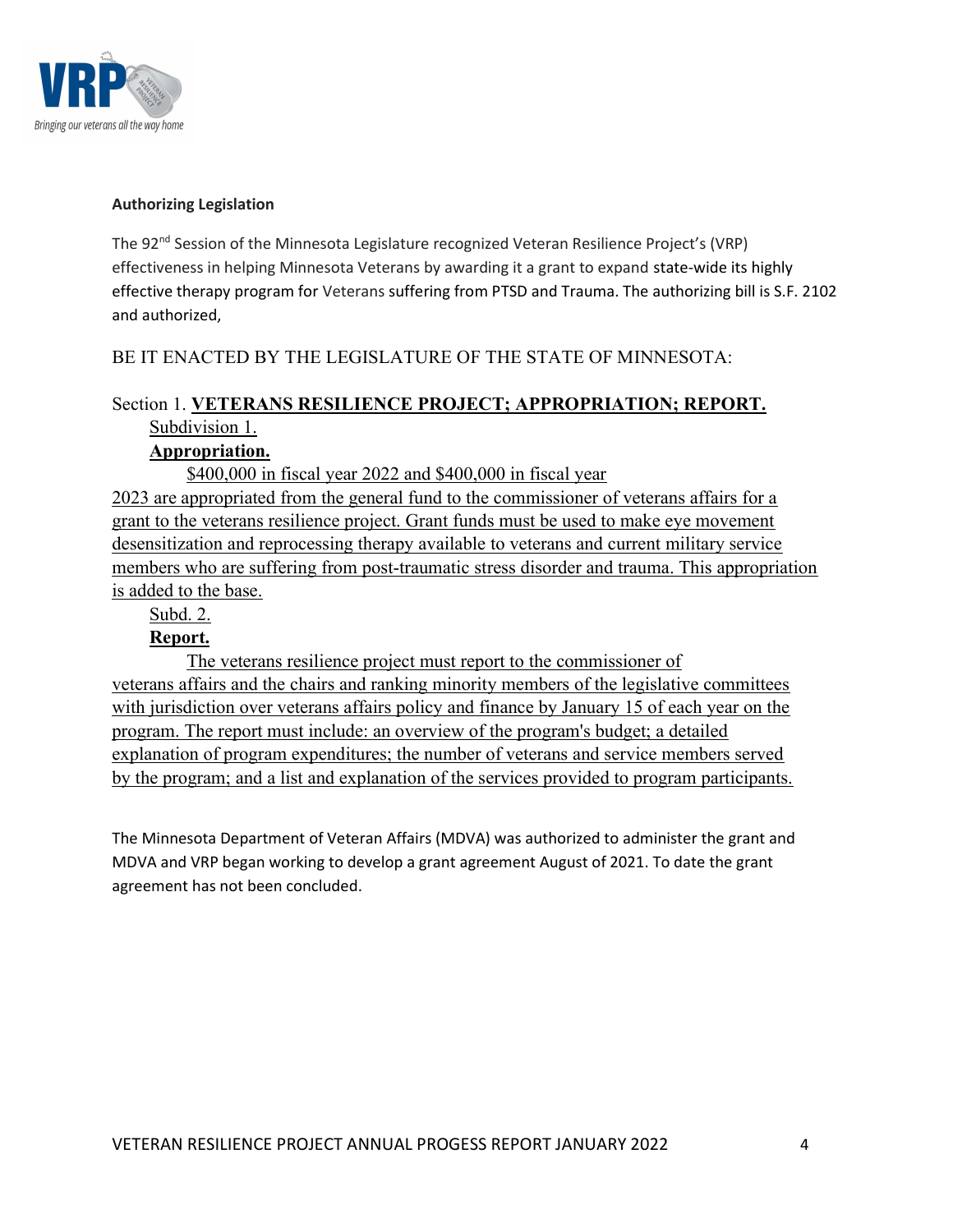

#### VRP Mission and Veteran Service Model

#### **Mission**

VRP was founded by Elaine Wynne, MA, LP after her experience providing Eye Movement Desensitization and Reprocessing (EMDR) therapy for Veteran clients in her private psychotherapy practice, as well as hearing her husband talk of his experience as a Viet Nam War medic. Out those experiences grew VRP's mission, "Veteran Resilience Project (VRP) serves all Minnesota veterans and active military who experience trauma, post traumatic symptoms, adjustment challenges, or moral injury, both on and off the battlefield, through a statewide network of accredited EMDR therapists providing affordable, effective, and confidential therapy."

From its founding in 2015 as a 501(c)3 to December 31, 2020, Wynne was VRP's unpaid executive director with no other staff. An executive director and therapy program director, both Veterans, have been hired and started in their positions January 3, 2022.

#### EMDR Therapy and Minnesota Veterans

Minnesota is home to 327,000 Veterans whose military service ranges from Korea to Afghanistan. Research shows that a conservative estimate of Veterans suffering from Post-Traumatic Stress Disorder (PTSD) or Trauma is 15% of all Veterans, which means that there are approximately 49,000 Minnesota Veterans who would benefit from EMDR therapy. The surge of returning Veterans from Afghanistan adds even more urgency to the need. Veterans experiencing PTSD and Trauma experience a wide range of symptoms including, anger, depression, sleep deprivation, and substance abuse, which in turn, can lead to family conflict, loss of employment, homelessness, and even suicide. "The average number of suicides per day among U.S. adults rose 55.0%, from 81.0 in 2001 to 125.6 in 2019. Across the same 18 year period, the average number of Veteran suicides per day rose 4.5%, from 16.4 in 2001 to 17.2 in 2019."<sup>1</sup>

Peer-reviewed research, including Randomized Control Trials, confirm the efficacy of EMDR in treating the symptoms of PTSD as compared to other forms of PTSD and Trauma therapies.

<sup>1</sup> 2021 National Veteran Suicide Prevention Annual Report. https://www.mentalhealth.va.gov/docs/data-sheets/2021/2021- National-Veteran-Suicide-Prevention-Annual-Report-FINAL-9-8-21.pdf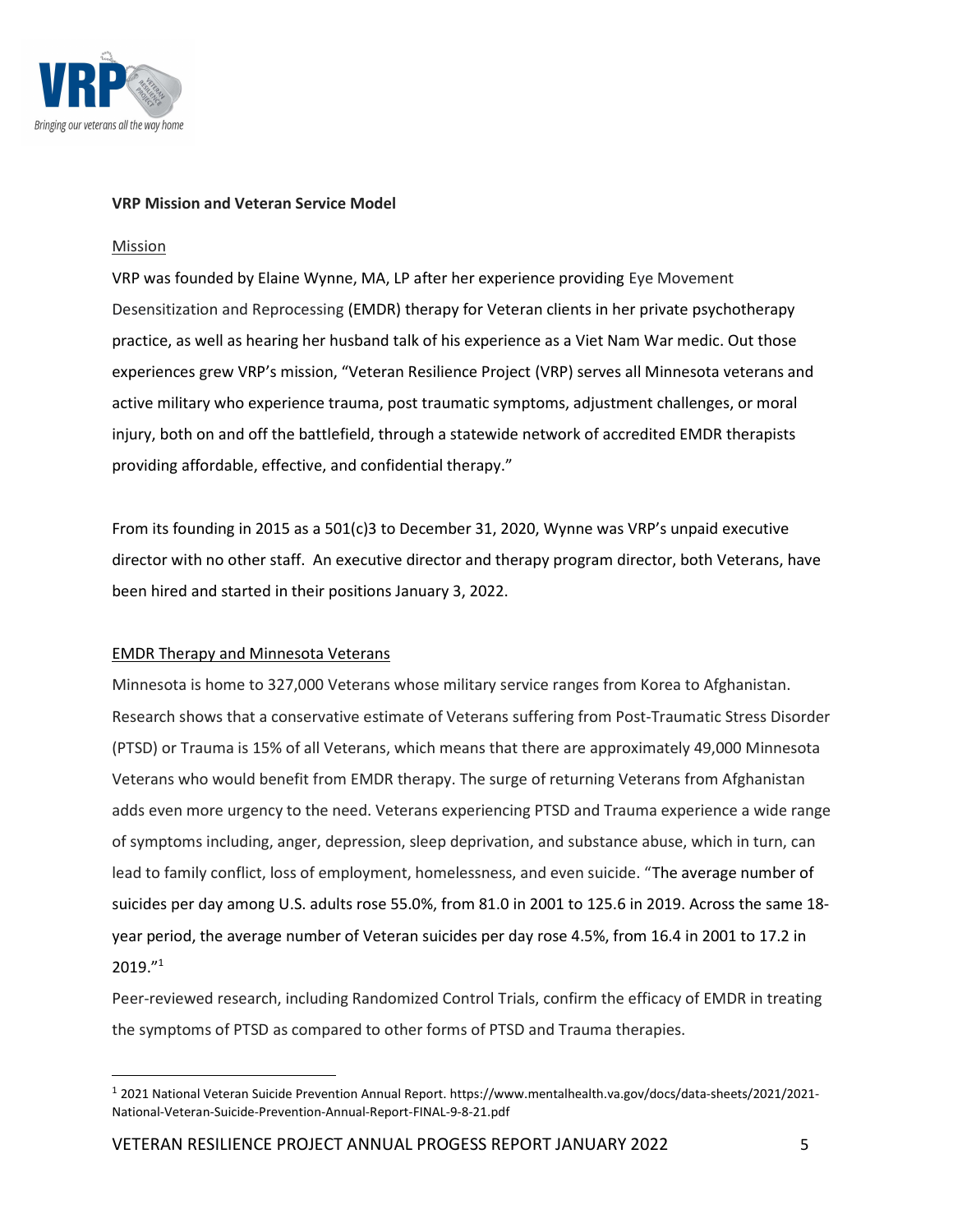

"EMDR (Eye Movement Desensitization and Reprocessing) is a psychotherapy that enables people to heal from the symptoms and emotional distress that are the result of disturbing life experiences. Repeated studies show that by using EMDR therapy people can experience the benefits of psychotherapy that once took years to make a difference. Using the detailed protocols and procedures learned in EMDR therapy training sessions, clinicians help clients activate their natural healing processes."<sup>2</sup>

#### Service Model

VRP's service model has four components:

- 1. Build a state-wide network of vetted, EMDR certified contract therapists that are accessible to Veterans anywhere in Minnesota, and who provide therapy that is effective, affordable and confidential,
- 2. Pay therapy fees for Veterans who do not have health insurance, or who cannot afford to pay the deductible,
- 3. Provide specialized training for therapists in applying EMDR to Veterans, and
- 4. Conduct outreach campaigns directed at Veterans using social media, earned media, and building relationships with organizations that Veterans trust including the American Legion, Veterans of Foreign Wars, Disabled American Veterans, and Yellow Ribbon.

<sup>&</sup>lt;sup>2</sup> "What is EMDR?" EMDR Institute. https://www.emdr.com/what-is-emdr/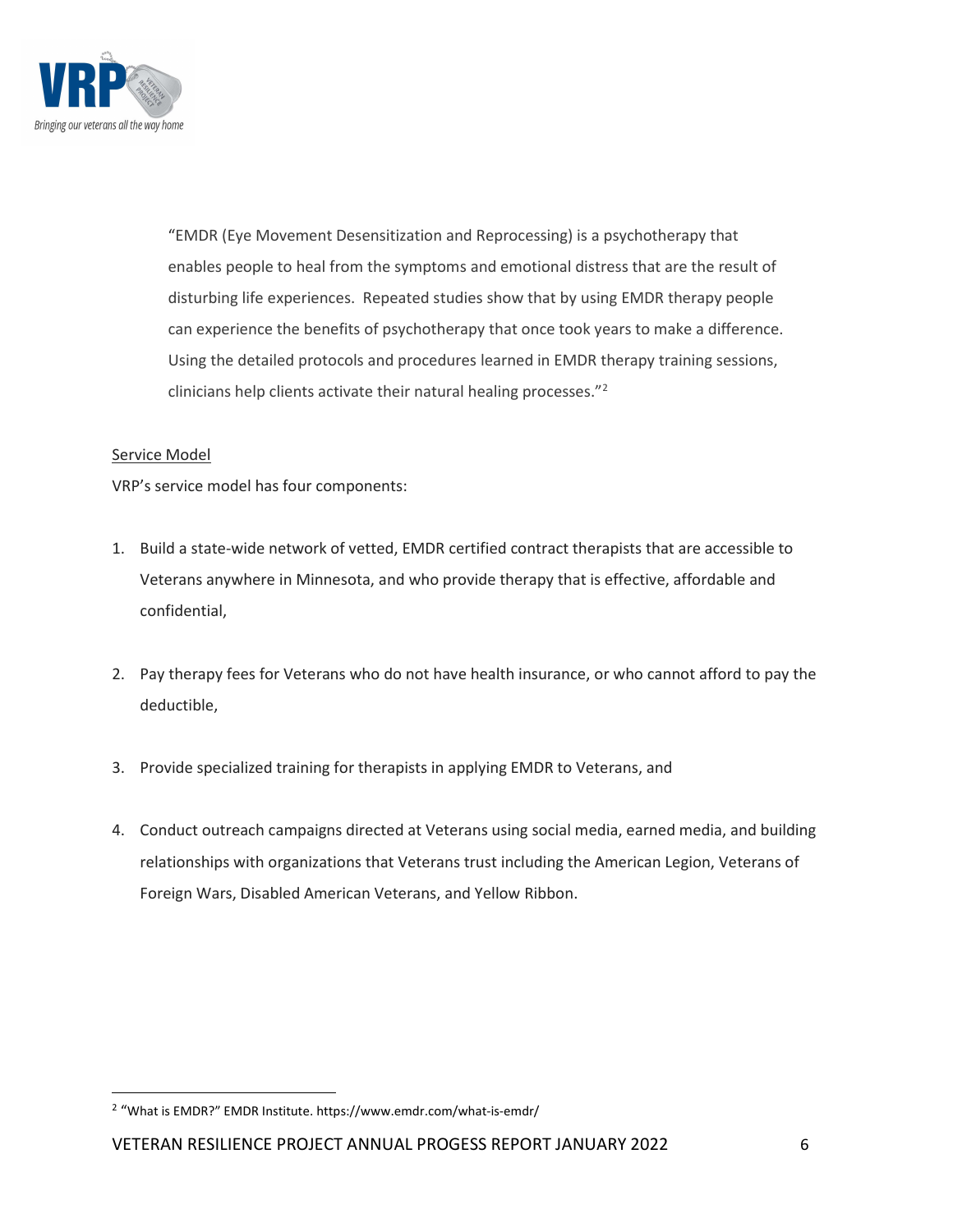

#### Progress Report: State FY 2022

#### MDVA Grant Agreement

The Legislature authorized the Minnesota Department of Veteran Affairs (MDVA) to administer the grant and MDVA and VRP began working to develop a grant agreement August of 2021, but to date the grant agreement has not been concluded. The crux of the disagreement is whether "posttraumatic stress disorder and trauma" are two different, distinct diagnoses from which a service member or veteran may suffer; to receive services (VRP's position), or if a person must be diagnosed with both (MDVA's position). The practical implication of the narrow versus broader scope of practice, is that under the MDVA scope of practice definition, many fewer Veterans will receive the help they need for posttraumatic stress disorder and trauma. Veterans and service members not only directly face servicerelated traumas, but the stress of the military experience can and does exacerbate other issues. This view is supported both by academic post-traumatic stress disorder and trauma, and highly experienced psychotherapy practitioners in the Federal VA system.

Once the grant agreement is finalized; it will be paid out as reimbursements for expenses incurred. VRP has as already incurred expenses to begin the scaling up of services prior to gaining access to the State grant. Those expenses include staff hires, recruiting EMDR certified therapists, and improving information technology systems capacity.

#### VRP Results

VRP has spent the past 8 months preparing to take its program to state-wide scale by recruiting and training EMDR certified therapists, improving its clinical and operational systems, and recruiting and hiring staff. Ten Minnesota Veterans completed EMDR therapy over FY 2022, none of which was paid for by State grants funds.